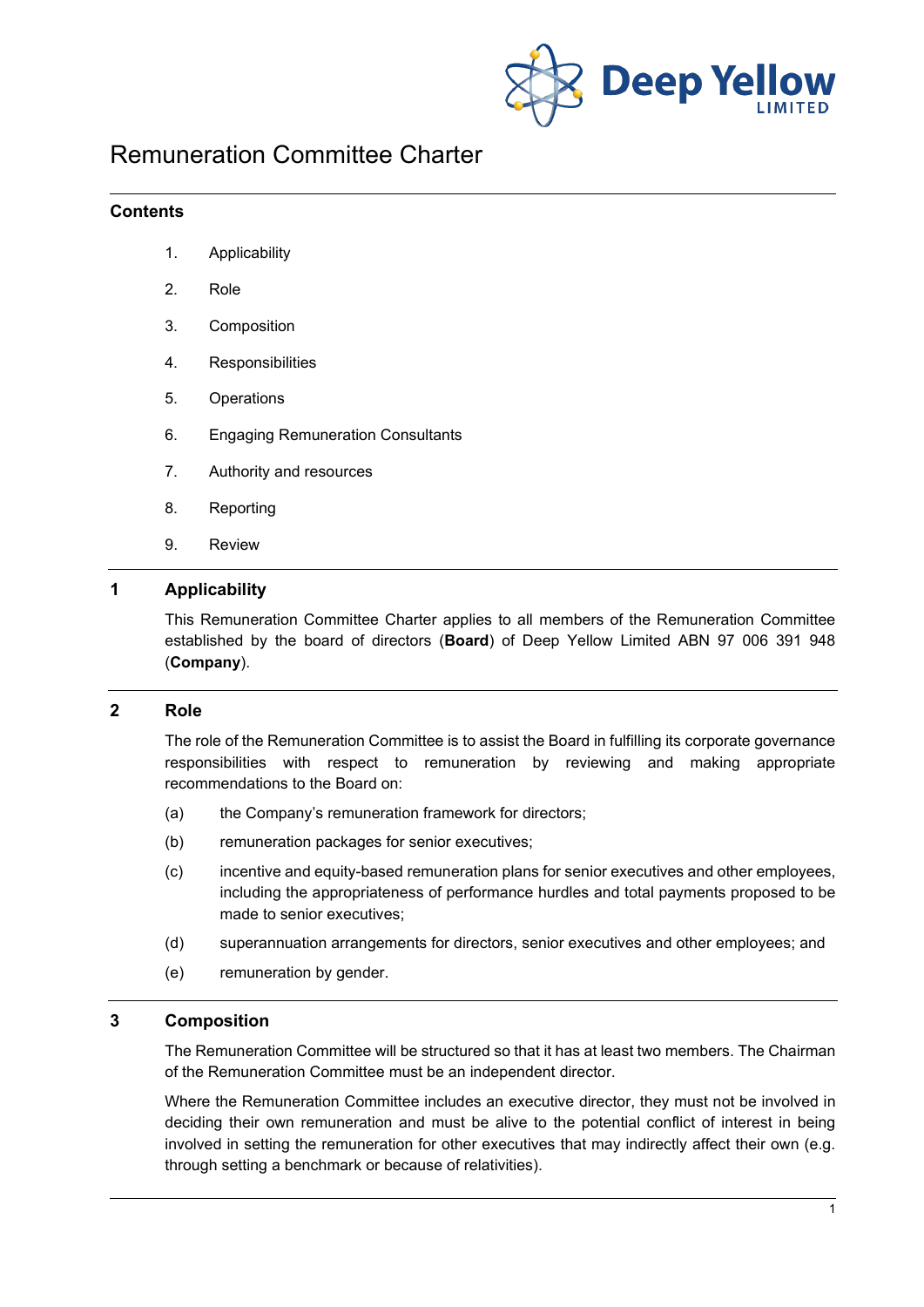From time to time, non-Remuneration Committee members may be invited to attend Remuneration Committee meetings, if it is considered appropriate.

The Board will review the composition of the Remuneration Committee annually to ensure it comprises the appropriate balance of skills, knowledge and experience to be able to discharge the committee's mandate effectively.

## **4 Responsibilities**

The responsibilities of the Remuneration Committee include:

- (a) reviewing the Company's Remuneration Policy, and making appropriate recommendations to the Board. In considering the Company's Remuneration Policy, the Remuneration Committee refers to the guidelines for non-executive director remuneration and executive remuneration set out in Box 8.2 in the [Principles and Recommendations;](https://www.asx.com.au/documents/asx-compliance/cgc-principles-and-recommendations-fourth-edn.pdf)
- (b) reviewing senior executives' remuneration and incentives, and making appropriate recommendations to the Board;
- (c) reviewing the remuneration framework for non-executive directors, including the process by which the pool of directors' fees approved by shareholders is allocated to directors, and making appropriate recommendations to the Board;
- (d) reviewing and making recommendations on incentive compensation plans, including equity-based plans;
- (e) reviewing superannuation arrangements for directors, senior executives and other employees;
- (f) reviewing termination payments<sup>1</sup>;
- (g) reviewing remuneration related reporting requirements, including disclosing a summary of the Company's policies and practices (if any) regarding the deferral of performance-based remuneration and the reduction, cancellation or clawback of performance-based remuneration in the event of serious misconduct or a material misstatement in the Company's financial statements and a summary of the Company's policies and practices regarding any minimum shareholding ('skin in the game') requirements (if any) for nonexecutive directors;
- (h) reviewing whether there is any gender or other inappropriate bias in remuneration for directors, senior executives or other employees;
- (i) monitoring compliance with applicable legal and regulatory requirements relevant to remuneration-related matters and any changes in the legal and regulatory framework in relation to remuneration;
- (j) verifying the composition of the Remuneration Committee is in accordance with the Remuneration Committee Charter;
- (k) reviewing and recommending updates to the Remuneration Committee Charter to the Board; and
- (l) performing such other functions related to this Charter as requested by the Board.

<span id="page-1-0"></span><sup>1</sup> Note also the restrictions that apply under sections 200 to 200J of the Corporations Act 2001 (Cth) to termination payments by companies incorporated in Australia (and their associates) to those who hold a managerial or executive office in the company or in a related body corporate.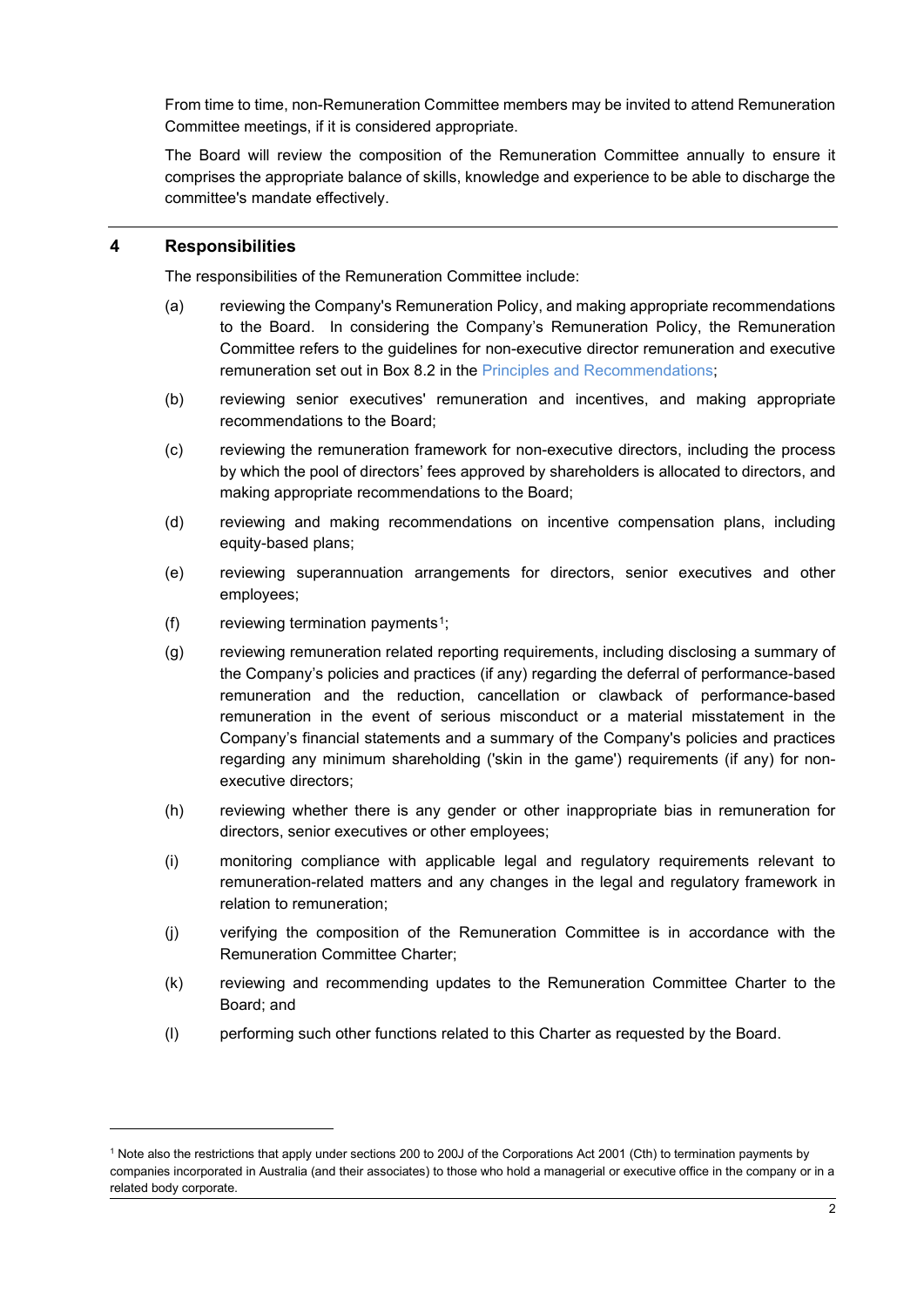# **5 Operations**

The Remuneration Committee meets at least once per year and otherwise as required. Minutes of all meetings of the Remuneration Committee are kept. The minutes are tabled at each subsequent meeting of the Board. Remuneration Committee meetings will be governed by the same rules set out in the Company's Constitution as they apply to meetings of the Board.

# **6 Engaging remuneration consultants**

A **Remuneration Consultant** is a person: (a) who makes a Remuneration Recommendation under a contract for services with the Company to whose Key Management Personnel the recommendation relates: and (b) who is not an officer or employee of the Company.

**Key Management Personnel** are persons having authority and responsibility for planning, directing and controlling the activities of the Company, directly or indirectly, including any directors (whether executive or otherwise) of the Company. A **Remuneration Recommendation** is defined in section 9B of the Corporations Act 2001 (Cth) (**Corporations Act**).

If the Company engages a Remuneration Consultant, it is the Remuneration Committee who is responsible for their engagement.

The Remuneration Committee will, in accordance with any policies or guidelines set by the Board from time to time:

- (a) ensure that the requirements of Part 2D.8 of the Corporations Act are complied with including:
	- (i) reviewing and approving all remuneration consultancy contracts (as defined in section 206K(1) of the Corporations Act) before they are entered into by the Company; and
	- (ii) ensuring that any Remuneration Recommendation is provided directly to the Remuneration Committee (excluding any executive directors on the Remuneration Committee) and that the Remuneration Recommendation is not provided to a person who is neither a director of the Company or a member of the Remuneration Committee;
- (b) put in place arrangements to ensure that a Remuneration Consultant is not unduly influenced by a member or members of Key Management Personnel to whom a Remuneration Recommendation relates;
- (c) ensure that the Company's remuneration report includes the details relating to Remuneration Consultants as required by section 300A(1)(h) of the Corporations Act;
- (d) authorise the distribution of any Remuneration Recommendation by any person other than the Remuneration Consultant beyond the Remuneration Committee (excluding any executive directors on the Remuneration Committee); and
- (e) set policies or guidelines to ensure that the Company meets its obligations under the Corporations Act, including its reporting obligations, in relation to Remuneration Consultants.